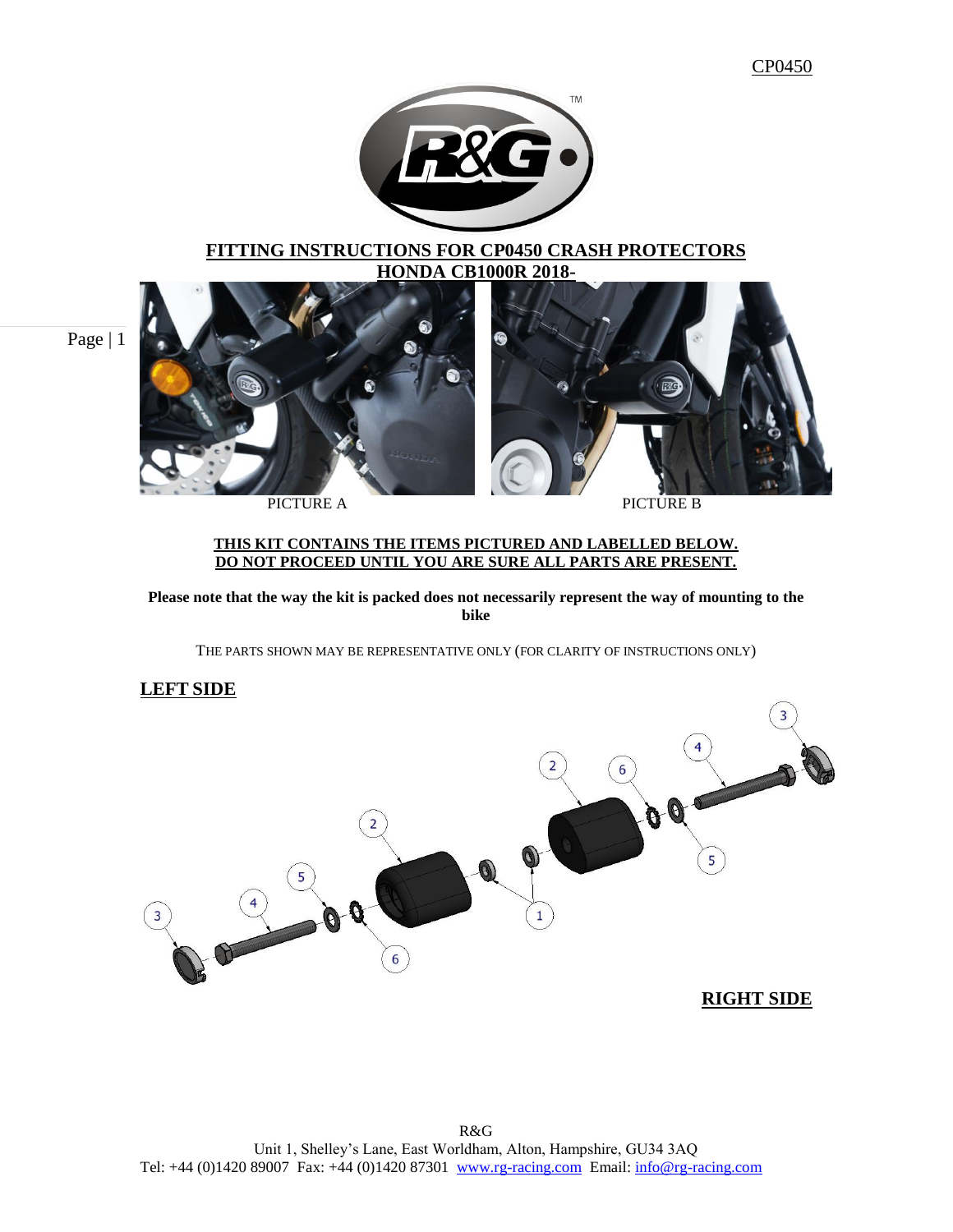

## **LEGEND**

Page  $|2$  ITEM 5= M12 PLAIN WASHERS (x2). ITEM 1= 3mm SPACER (S0184) (x2). ITEM 2= CRASH PROTECTOR (B0061 WITH CS340) (x2). ITEM  $3=$  BOBBIN CAPS (BC0002) (x2). ITEM  $4 = M12x1.25x110mm$  LONG HEX HEAD BOLT  $(x2)$ . ITEM 6= LOCK-WASHERS (LW0001) (x2).

Please note that in cases where kits are packed with rubber washers holding the components onto the bolt – *the rubber washers should be thrown away*!



## **INSTRUCTIONS**

- On the left side undo and remove the upper engine bolt (picture A). Retain the OEM spacer fitted between the frame and engine to be refitted.
- Take one of the M12 bolts (item 4) and slide a plain washer (item 5) up to the head of the bolt, followed by a lock-washer (item 6). Pass the bolt through a crash protector (item 2) and then slide a 3mm spacer (item 1) over the bolt.
- Fit this assembly to the left side engine bolt hole ensuring the OEM spacer is replaced between the frame and engine.
- Repeat this process for the right side of the bike.
- **PLEASE NOTE BOBBIN MUST BE POSITIONED AS IN PICTURE 'C' ABOVE WITH BIGGER END TOWARD FRONT OF BIKE.** Tighten bolt until you feel some compression from inside the protector. Turn a little more so that you feel the compression increase slightly. Then apply a quarter turn. Tighten to 40Nm of torque (do not exceed this figure, as damage can occur to the motorcycle and the bolt).
- When the protectors are tight fit the bobbin caps (item 3) into the protectors.
- If not already fitted fit bubble sticker into recess of bobbin cap.

*DUE TO THE RISK OF CROSS-THREADING OF BOLTS ETC; WE ALWAYS RECOMMEND THAT OUR PRODUCTS BE FITTED BY ONE OF OUR OFFICIAL DEALERS OR A QUALIFIED MECHANIC.*

Issue 1 10/08/2018 (HB)

R&G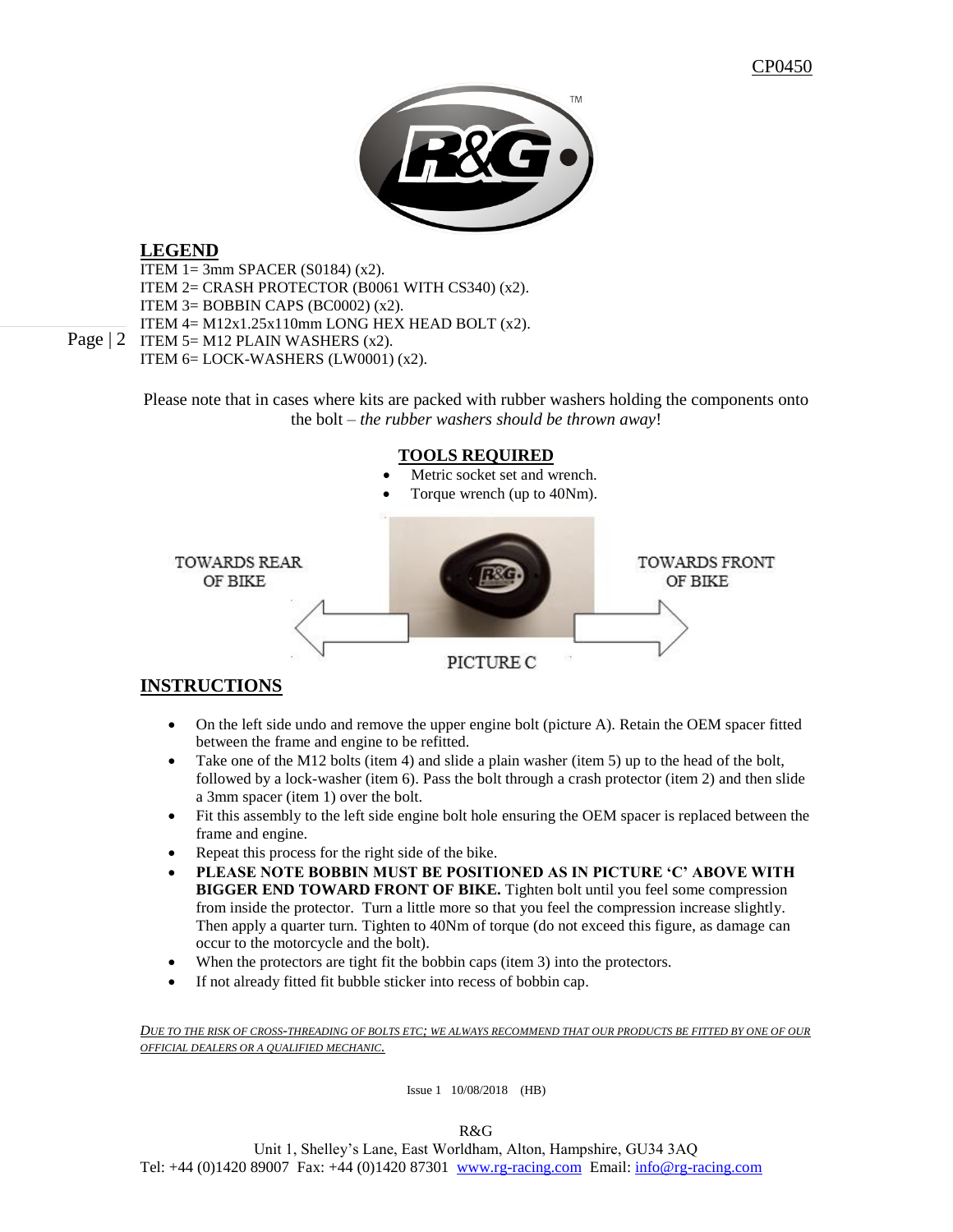

### **Digital copies of these instructions are available to download from [www.rg-racing.com](http://www.rg-racing.com/)**

#### **CONSUMER NOTICE**

The catalogue description and any exhibition of samples are only broad indications of the Products and R&G may make design changes which do not diminish their performance or visual appeal and supplying them in such state shall conform to the order. The Buyer acknowledges no representation or warranty (other than as to title) has been given or will apply to the Products other than those in R&G's order or confirmation and the Buyer confirms it has chosen the Products as being of merchantable quality and suitable for its particular purposes. Where R&G fits the Products or undertakes other services it shall exercise reasonable skill and care and rectify any fault free of charge unless the workmanship has been disturbed. The Buyer is responsible for ensuring that the warranty on the motorcycle is not affected by the fitting of the Products. On return of any defective Products R&G shall at its option either supply a replacement or refund the purchase money but shall not be liable if the Products have been modified or used or maintained otherwise than in accordance with R&G's or manufacturer's instructions and good engineering practice or if the defect arises from accident or neglect. Other than identified above and subject to R&G not limiting its liability for causing death and personal injury, it shall not be liable for indirect or consequential loss and otherwise its liability shall be limited to the amounts paid by the Buyer for the Products or the fitting or service concerned. These terms do not affect the Buyer's statutory rights.

### **R&G RETURNS POLICY (NON-FAULTY GOODS)**

Returns must be pre-authorised (if not pre-authorised the return will be rejected). Goods may only be returned direct to us if they were purchased direct from us (customer must prove if necessary). Otherwise to be returned to original vendor. Goods must be in resellable condition, in the opinion of R&G. All returns are subject to a 25% restocking and handling fee (25% of the gross value exc. P&P – at the prevailing price at time of purchase). The customer must pay any and all carriage charges. No returns of discontinued products, unless within 14 days of purchase. This policy does not affect your statutory rights and does not refer to faulty goods.

Page  $|3|$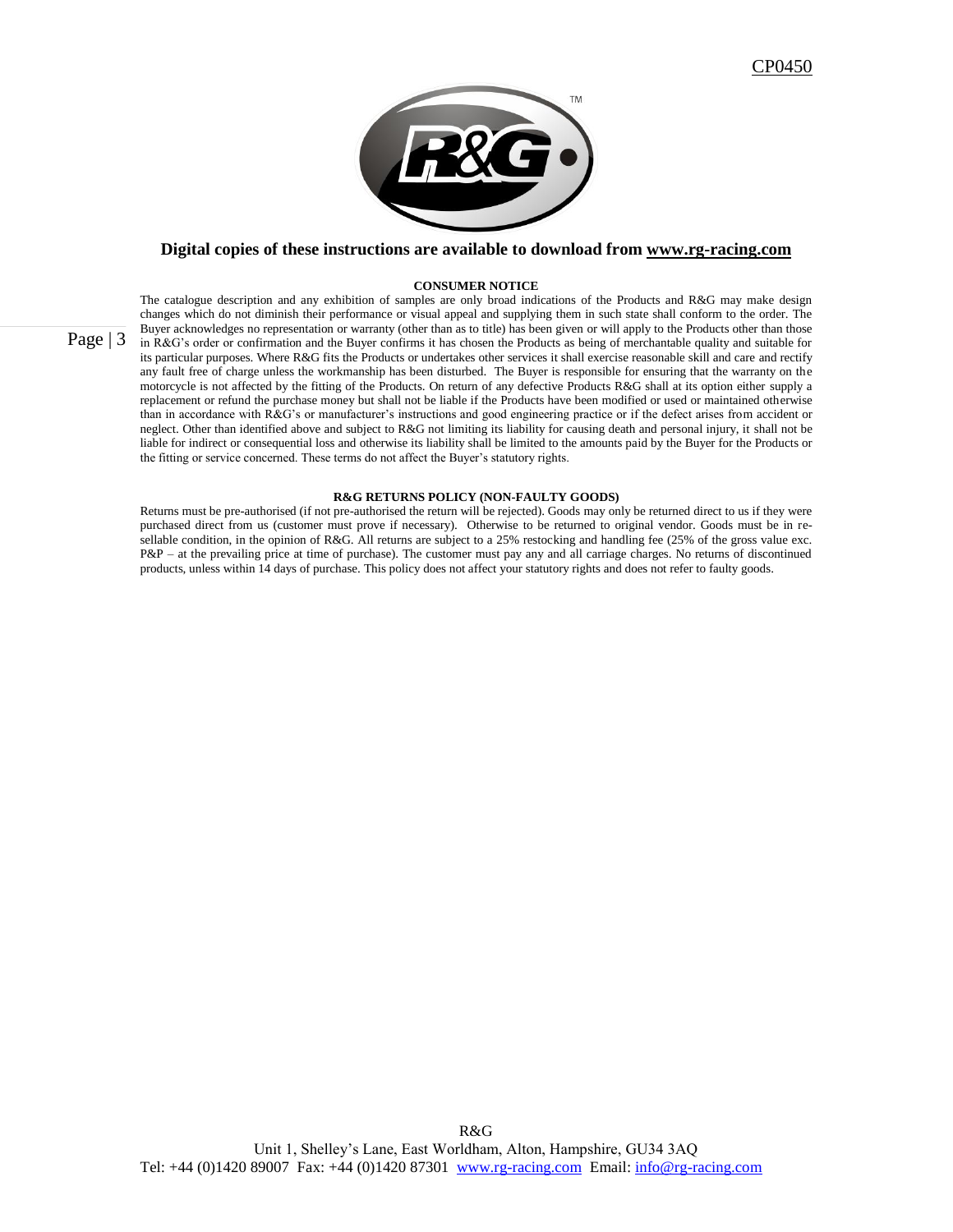

### **NOTICE DE MONTAGE CP0450 PROTECTIONS CRASH HONDA CB1000R 2018-**

Page | 4



**Le kit contient les articles exposés ci-dessous, vérifier que toutes les pièces soient présentes avant de procéder au montage.**

**La façon dont le kit est emballé ne correspond pas forcément à la façon de monter les pièces sur la moto.**

**LES PARTIES PRESENTEES PEUVENT ETRE UNIQUEMENT REPRESENTATIVES (POUR LA CLARTE DES INSTRUCTIONS UNIQUEMENT**)

**CÔTÉ GAUCHE**

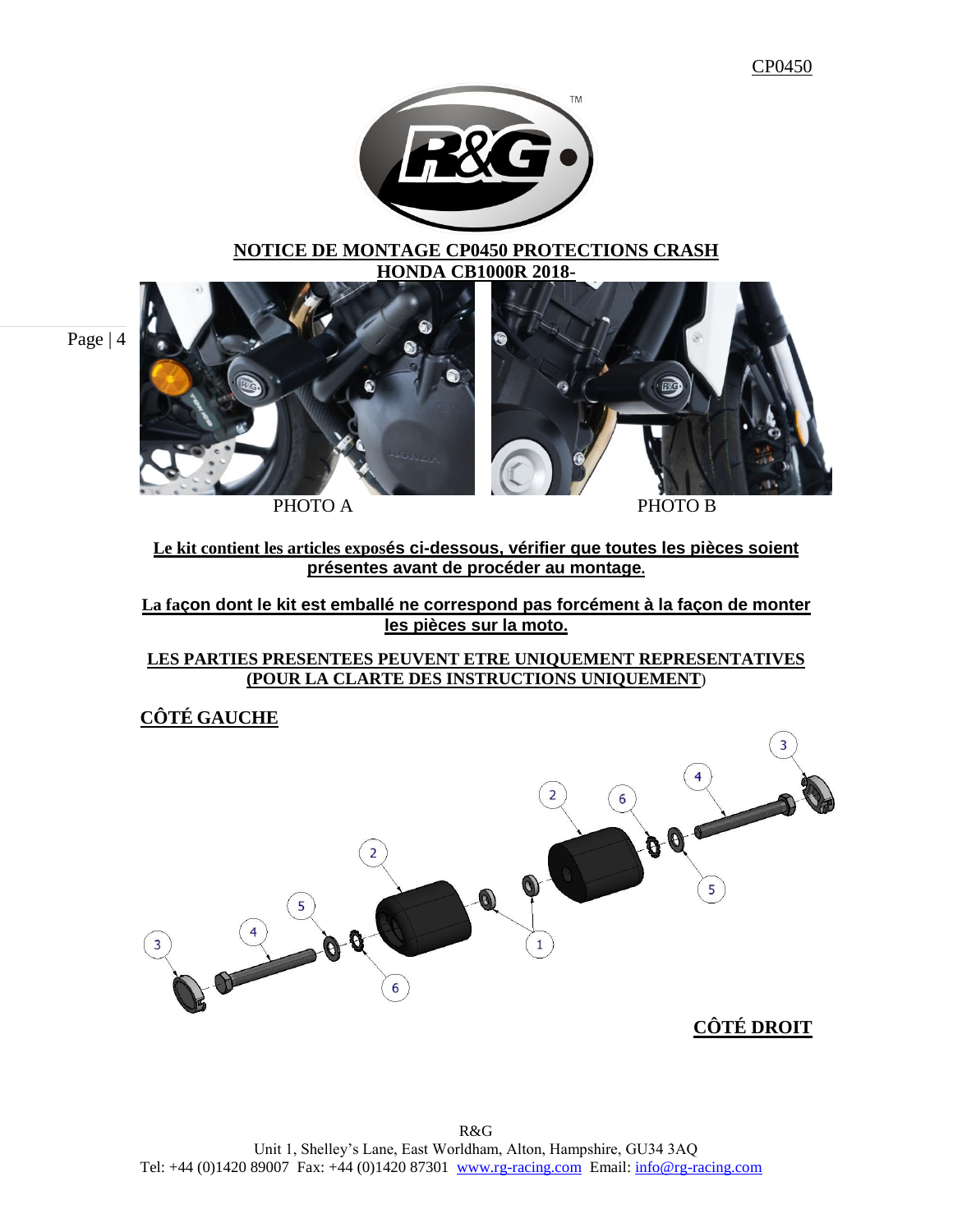

# **LÉGENDE**

ARTICLE 1= 3mm ENTRETOISE (S0184) (x2). ARTICLE 2= PROTECTION CRASH (B0061 AVEC CS340) (x2). ARTICLE 3= BOUCHONS DE BOBINES (BC0002) (x2). ARTICLE 4= M12x1.25x110mm BOULONS (x2). ARTICLE 5= M12 RONDELLES (x2). ARTICLE 6= RONDELLES DE BLOCAGE (LW0001) (x2).

Notez que si les kits sont emballés avec des rondelles en caoutchouc servant à tenir les composants, *ces rondelles doivent être jetées* !

## **OUTILS REQUIS**

Clé à cliquet + douilles.

Clé dynamométrique (à 40 Nm).



# PHOTO C

# **NOTICE DE MONTAGE**

- Du côté gauche de la moto, enlever le boulon moteur supérieur (photo A). Retenez l'entretoise d'origine insérée entre le cadre et le moteur car elle sera réutilisée.
- Prendre un des boulons M12 (article 4) et glissez une rondelle (article 5) sur la tête du boulon, suivie d'une rondelle de blocage (article 6). Passer le boulon dans la protection crash (article 2) puis glisser une entretoise de 3mm (article 1) sur le boulon.
- Monter l'ensemble sur dans le trou de boulon moteur du côté gauche en veillant à ce que l'entretoise d'origine soit placée entre le cadre et le moteur.
- Répéter ce process du côté droit de la moto.
- **LA PROTECTION DOIT ETRE POSITIONNEE COMME EN "C" AVEC LE CÔTÉ ARRONDI LE PLUS GROS EN DIRECTION DE L'AVANT DE LA MOTO.** Tourner un peu plus afin d'accentuer légèrement la compression. Faire un quart de tour. Serrer à 40Nm de couple (Ne pas excéder cette valeur, car cela pourrait endommager la moto et le boulon).
- Une fois que les protections sont serrées, insérer les bouchons (article 3) dans les protections.
- Si cela n'est pas déjà fait, insérez le sticker dans le creux du bouchon de la protection.

*DU FAIT DES RISQUES POTENTIELS ENGENDRES PAR L'INSTALLATION DE NOS PROTECTIONS, NOUS RECOMMANDONS TOUJOURS QUE LE MONTAGE SOIT EFFECTUE PAR UN DE NOS REVENDEURS OFFICIELS OU UN MECANICIEN QUALIFIE.*

R&G

Page  $\vert 5 \vert$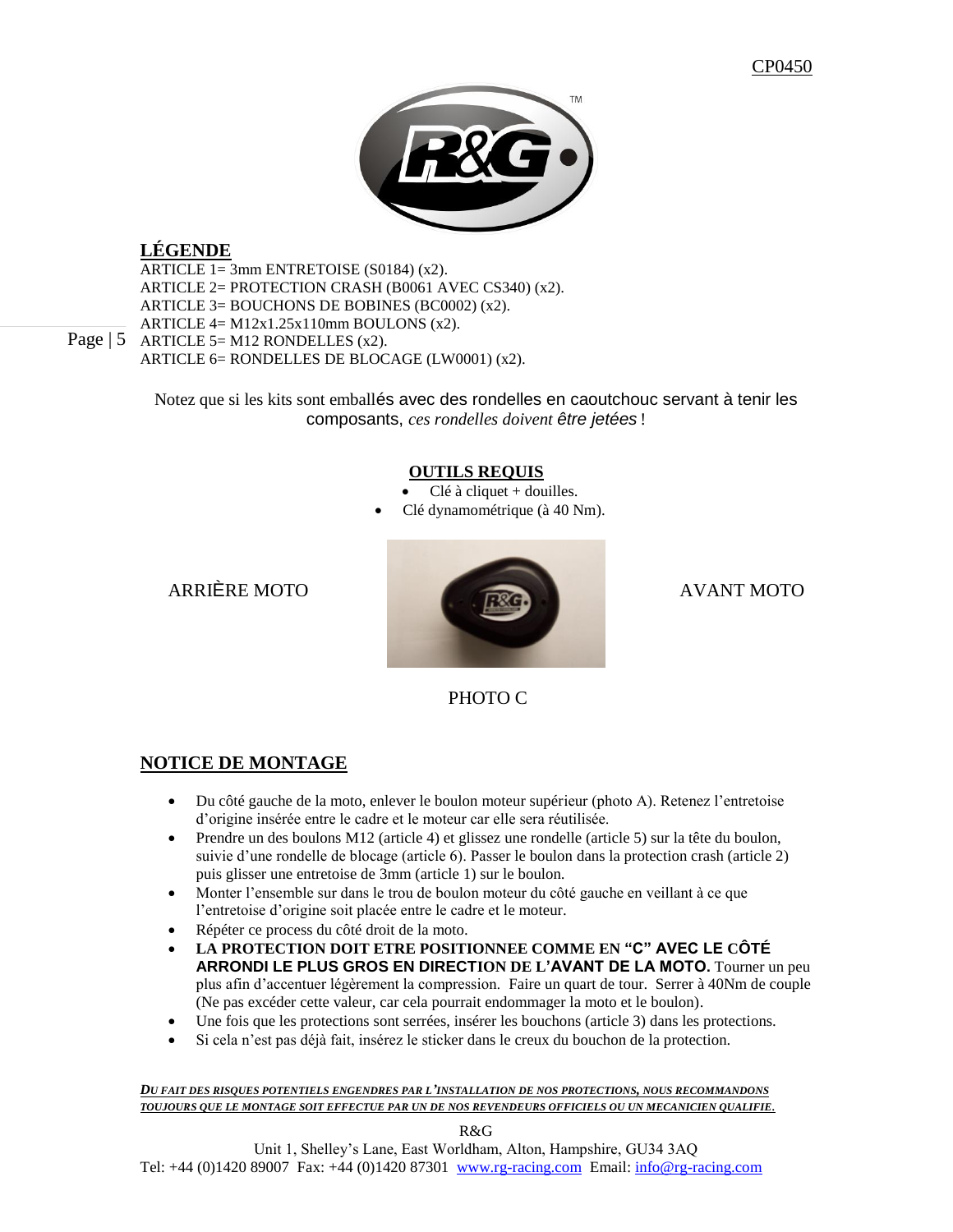

### Issue 1 10/08/2018 (HB)

#### **Notice disponible au téléchargement sur [www.rg-racing.com](http://www.rg-racing.com/)**

### Page | 6

### **CONSUMER NOTICE**

The catalogue description and any exhibition of samples are only broad indications of the Products and R&G may make design changes which do not diminish their performance or visual appeal and supplying them in such state shall conform to the order. The Buyer acknowledges no representation or warranty (other than as to title) has been given or will apply to the Products other than those in R&G's order or confirmation and the Buyer confirms it has chosen the Products as being of merchantable quality and suitable for its particular purposes. Where R&G fits the Products or undertakes other services it shall exercise reasonable skill and care and rectify any fault free of charge unless the workmanship has been disturbed. The Buyer is responsible for ensuring that the warranty on the motorcycle is not affected by the fitting of the Products. On return of any defective Products R&G shall at its option either supply a replacement or refund the purchase money but shall not be liable if the Products have been modified or used or maintained otherwise than in accordance with R&G's or manufacturer's instructions and good engineering practice or if the defect arises from accident or neglect. Other than identified above and subject to R&G not limiting its liability for causing death and personal injury, it shall not be liable for indirect or consequential loss and otherwise its liability shall be limited to the amounts paid by the Buyer for the Products or the fitting or service concerned. These terms do not affect the Buyer's statutory rights.

#### **R&G RETURNS POLICY (NON-FAULTY GOODS)**

Returns must be pre-authorised (if not pre-authorised the return will be rejected). Goods may only be returned direct to us if they were purchased direct from us (customer must prove if necessary). Otherwise to be returned to original vendor. Goods must be in resellable condition, in the opinion of R&G. All returns are subject to a 25% restocking and handling fee (25% of the gross value exc. P&P – at the prevailing price at time of purchase). The customer must pay any and all carriage charges. No returns of discontinued products, unless within 14 days of purchase. This policy does not affect your statutory rights and does not refer to faulty goods.